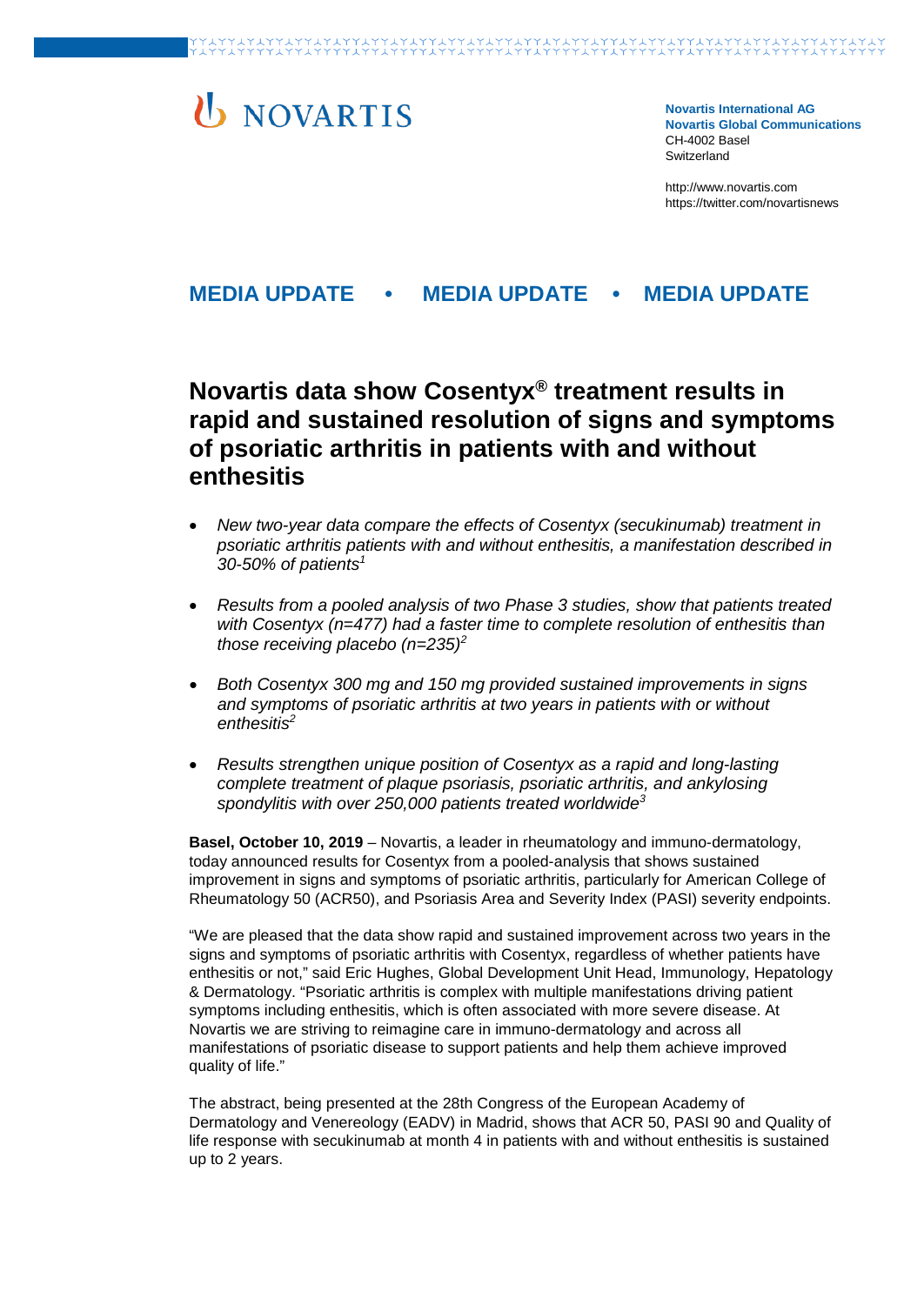#### **Disclaimer**

This media update contains forward-looking statements within the meaning of the United States Private Securities Litigation Reform Act of 1995. Forward-looking statements can generally be identified by words such as "potential," "can," "will," "plan," "expect," "anticipate," "look forward," "believe," "committed," "investigational," "pipeline," "launch," or similar terms, or by express or implied discussions regarding potential marketing approvals, new indications or labeling for the investigational or approved products described in this media update, or regarding potential future revenues from such products. You should not place undue reliance on these statements. Such forward-looking statements are based on our current beliefs and expectations regarding future events, and are subject to significant known and unknown risks and uncertainties. Should one or more of these risks or uncertainties materialize, or should underlying assumptions prove incorrect, actual results may vary materially from those set forth in the forward-looking statements. There can be no guarantee that the investigational or approved products described in this media update will be submitted or approved for sale or for any additional indications or labeling in any market, or at any particular time. Nor can there be any guarantee that such products will be commercially successful in the future. In particular, our expectations regarding such products could be affected by, among other things, the uncertainties inherent in research and development, including clinical trial results and additional analysis of existing clinical data; regulatory actions or delays or government regulation generally; global trends toward health care cost containment, including government, payor and general public pricing and reimbursement pressures and requirements for increased pricing transparency; our ability to obtain or maintain proprietary intellectual property protection; the particular prescribing preferences of physicians and patients; general political and economic conditions; safety, quality or manufacturing issues; potential or actual data security and data privacy breaches, or disruptions of our information technology systems, and other risks and factors referred to in Novartis AG's current Form 20-F on file with the US Securities and Exchange Commission. Novartis is providing the information in this media update as of this date and does not undertake any obligation to update any forward-looking statements contained in this media update as a result of new information, future events or otherwise.

#### **About Novartis**

Novartis is reimagining medicine to improve and extend people's lives. As a leading global medicines company, we use innovative science and digital technologies to create transformative treatments in areas of great medical need. In our quest to find new medicines, we consistently rank among the world's top companies investing in research and development. Novartis products reach more than 750 million people globally and we are finding innovative ways to expand access to our latest treatments. About 108,000 people of more than 140 nationalities work at Novartis around the world. Find out more at [www.novartis.com.](http://www.novartis.com/)

Novartis is on Twitter. Sign up to follow @Novartis at<http://twitter.com/novartis> or follow @NovartisNews for the latest News & Media Updates at<https://twitter.com/novartisnews> For Novartis multimedia content, please visit [www.novartis.com/news/media-library](http://www.novartis.com/news/media-library) For questions about the site or required registration, please contact [media.relations@novartis.com](mailto:media.relations@novartis.com)

#### **References**

- 1. Ritchlin CT et al. *N Engl J Med*. 2017;376(10):957-970
- 2. Wallman JK et al. Secukinumab provides sustained improvement in signs and symptoms of psoriatic arthritis in patients with and without enthesitis: 2 year pooled analysis of two Phase 3 studies. Presented at the 38th Congress of the European Academy of Dermatology and Venereology (EADV); 9-13 October 2019; Madrid, Spain.
- 3. Novartis data on file. September 2019.